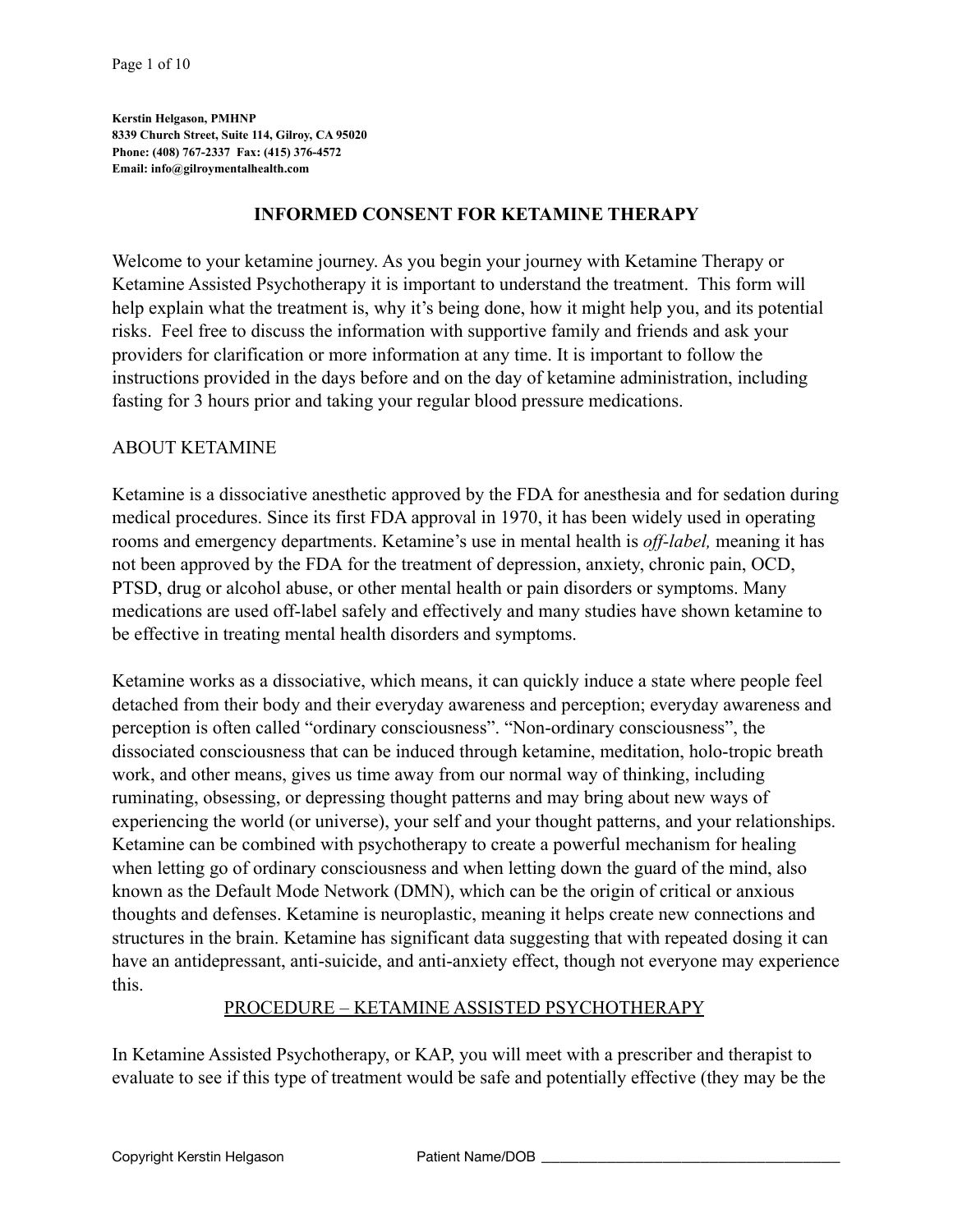same person). You will meet for four types of sessions: evaluation, preparation, journey, and integration sessions.

- 1. Evaluation: An evaluation by the therapist and an evaluation by the prescriber, (sometimes they are the same person and same session) to get a sense of whether you can safely receive ketamine, whether there would be a potential for benefit, and to explain the process and provide informed consent for treatment. This can be from 1-2 hours for each evaluation.
- 2. Preparation: A preparation session can sometimes be included in a longer evaluation session, where we can get to know you better and:
	- you can talk more about what you want from the treatment, the problems you have been experiencing, salient life experiences that may help make meaning of your ketamine journey,
	- set intentions or goals,
	- ask questions about what to expect, and
	- make scheduling plans for the ketamine session (eg: childcare, transportation, talking with important people in life about what to expect).

Preparation is often 1 hour and some people have several preparation session before receiving ketamine. You will receive additional information about how to prepare for your journey, in the "KAP Preparation Checklist" and "KAP Preparation Questionnaire".

3. Journey: The journey session (receiving ketamine) is typically about 2-3 hours. During the journey session you will receive ketamine either as an injection in a muscle, usually in the arm, (called an intramuscular (IM) injection) or as an under the tongue dissolvable lozenge (called a sublingual (SL) lozenge or troche). You will be given a low dose of ketamine for your first dose to get a sense of the effect of the dose. Sometimes people will receive a second dose about 10-20 minutes later, especially if you don't feel much of an effect with the first dose. Your blood pressure, heart rate, and oxygen saturation will be monitored at various times and staff will be here to keep you safe and take care of you during your journey.

The IM injection form has a rapid onset and you may feel its effects almost immediately. Whereas the sublingual form is held under the tongue or in the cheek for 12-15 minutes while the medication is absorbed. You should try not to swallow the medication as swallowing will slow how quickly the medication works and may cause more drowsiness or a hangover feeling after the session and into the next day. You will be asked to spit out the lozenge after 15 minutes and you may more slowly feel the medication start to work, peaking after about 30 minutes, a second dose can be taken as well to prolong the effect.

What to expect during the journey. First, make yourself comfortable, relax into the setting, with a blanket if you like, and have your eye cover ready. If you have objects you would like close by, you can set these up as well. We'll prepare the music and keep you safe during your journey.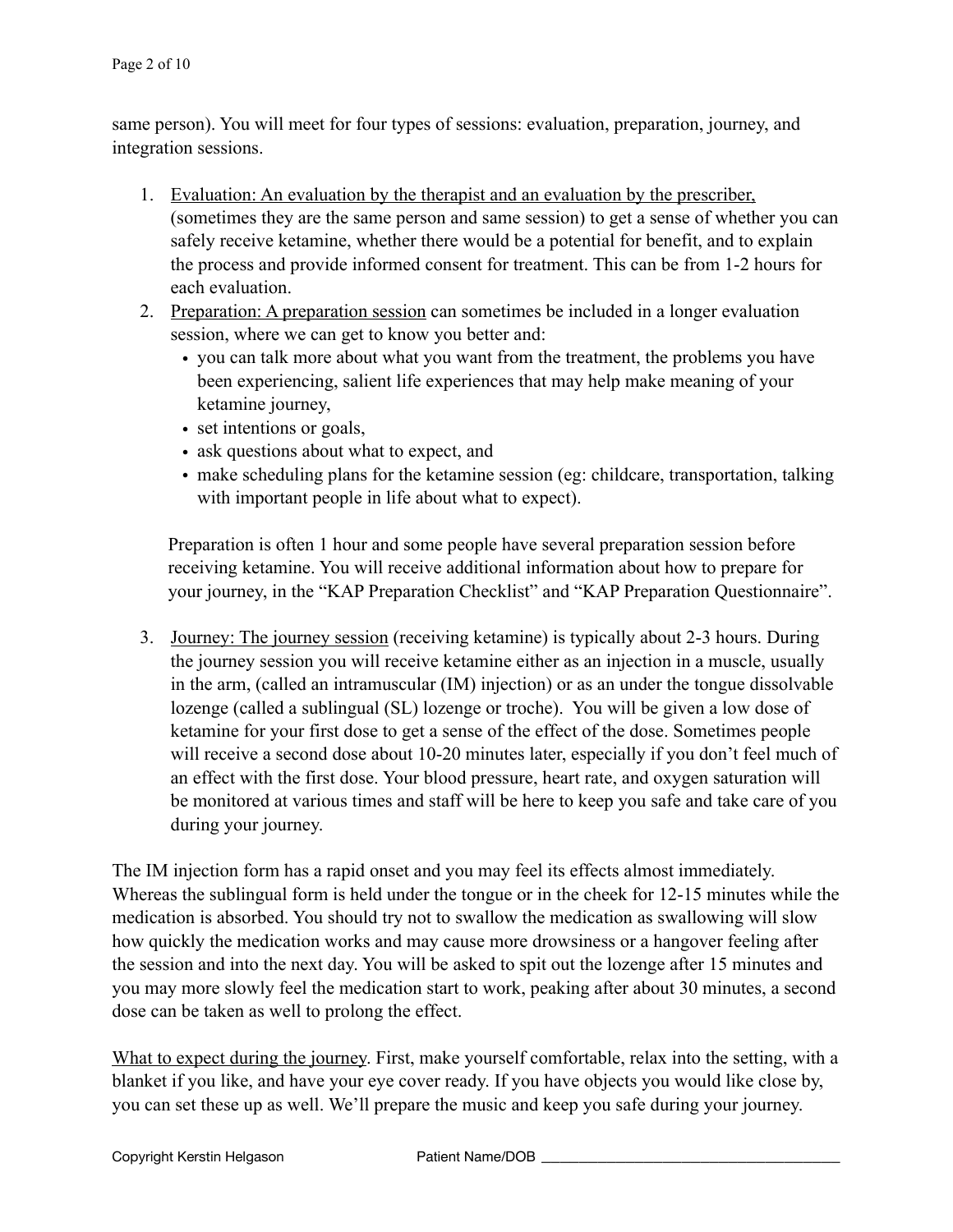What people experience during the ketamine journey depends greatly on the dose of medicine and session preparation. Because ketamine creates a dissociative experience that is dose dependent, meaning dissociation increases with the increased doses of ketamine, you can have very different experiences at different doses and in different session preparations. This is why the preparation sessions are so important-to set intentions or goals and be mentally prepared for a potentially emotional and intense experience. Some people can have a journey where they reexperience past trauma, which can be healing, as it can reframe the experience or connection with a person, or it could be unnerving, painful, and overwhelming. Having a plan for how to cope with a painful or difficult journey is important. Breathing exercises or comforting mantras or statements can be helpful.

As you move through the experience have an intention around the experiences, such as 'let it be, let it happen, let it go'. Maybe think, "go towards it", "be open", or even "no" if a boundary is needed-use any phrase that is supportive of your journey and inner healer.

Many ketamine practitioners believe we have an internal healer, that each of us has our own ability to emotionally heal in the same way that the body heals its physical wounds and that part of experiencing ketamine is trusting yourself to guide your own healing, that whatever comes up, may be what you needed to come up as part of healing in the supportive environment the of ketamine journey.

Some people are talkative, move a lot, dance, or yell even, while others are silent or quiet, still, and inward focused during the journey. All experiences can be fruitful and there is no right way to experience ketamine. You are welcome to share anything about your experience during the session and if you would like, your providers can keep notes regarding anything you say and this can be shared with you after the medication has worn off or during integration.

A note about touch: Some people feel comforted by touch during the ketamine session. In your preparation session we will discuss what type of touch, if any, you are comfortable with. The most common types of touch are holding your hand, or touching your shoulder or feet. Some people may have sexual feelings come up in session, however no sexual touch is allowed by either the patient or providers at any time. Keeping you and the providers safe is our utmost priority. If before the session you don't give consent for touch, we won't provide touch and will default to your pre-ketamine preferences and consent, and then afterwards we can talk about whether you would like to change preferences for future sessions. Physical violence is very uncommon, but is also not allowed at any time, either towards people (eg: your providers), or objects and we will help you work with or redirect feelings in a non-violent way.

4. Integration: Integration session(s) occur after the journey and they are a chance to work with the experience to create long lasting healing and change in your life. Sometimes they are immediately after the ketamine session on the same day, but more commonly they are the next or the following day. They are a time when you can talk about the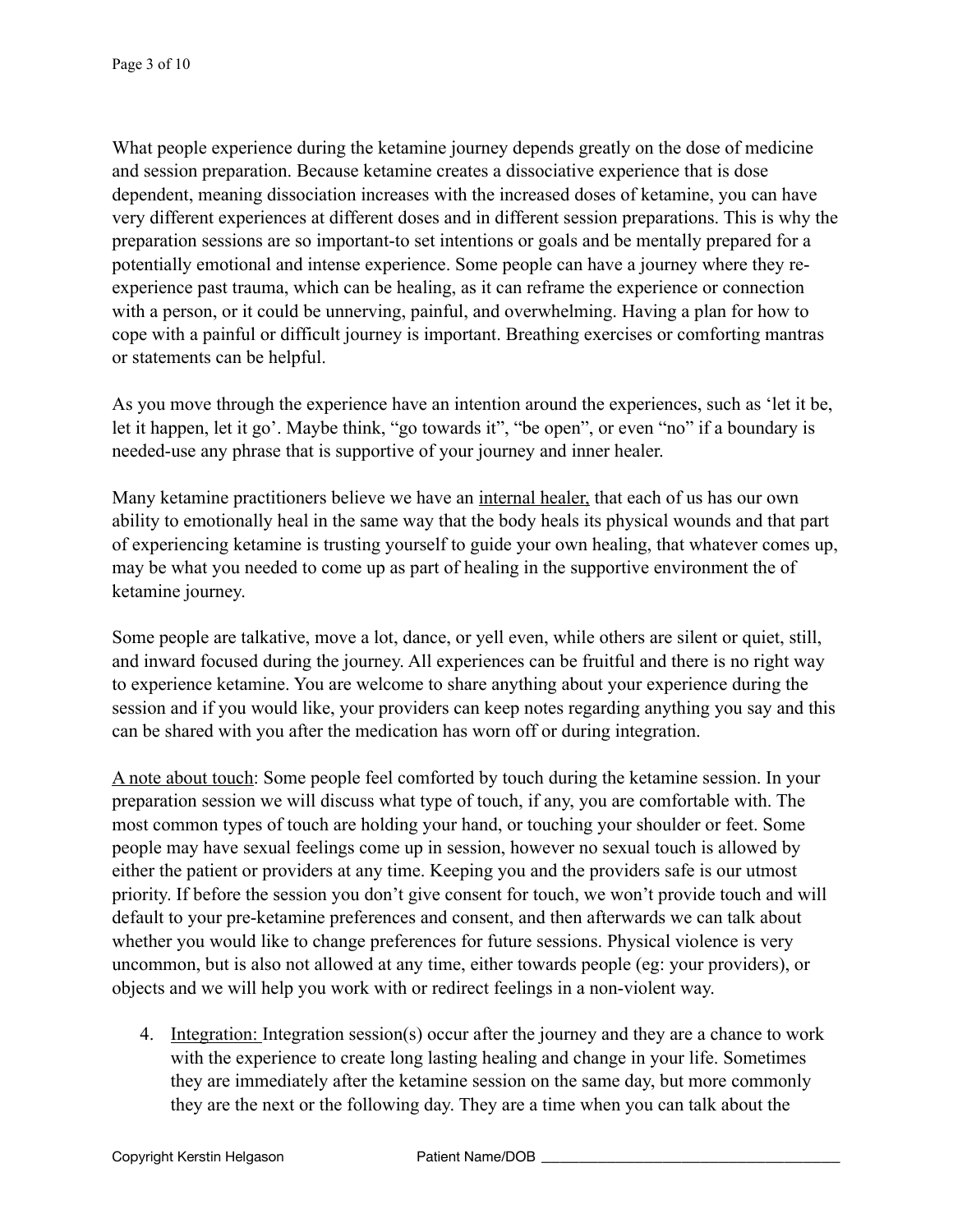journey experience, what or how you experienced it, emotions that came up, connect to past experiences, creating meaning, or processing the experience. Some people may have more than one, or even many, integration session(s) before another journey session. Integration session are usually 60 minutes.

### RISKS AND SIDE EFFECTS:

All treatments have potential risks, side effects, and benefits. The benefits are what we want to have happen and why we seek treatments. Side effect or risks are things that may happen that we typically don't want, or that may cause harm or discomfort. Most side effects with ketamine resolve on their own with no further treatment required. We have medication available to help manage physical side effects, such as clonidine for elevated blood pressure or heart rate and ondansetron to help with nausea or vomiting, though they are rarely needed. You should not drive the day of a ketamine session and can resume driving the following day or after you have slept 7-8 hours.

**Risks with ketamine:** Side effects normally depend on the dose and form (eg: injection or SL troche). The dose being used for this purpose (KAP) is lower than anesthetic doses and side effects often go away on their own in a short amount of time as the medication wears off. The incidence of side effects is higher with more prolonged use and in people who abuse ketamine, usually in high doses.

Ketamine is not used during pregnancy, but may be used in the post-partum time and during breastfeeding under some circumstances.

Experiences people may have that may feel uncomfortable or scary, but typically resolve on their own:

- Feeling of dizziness or movement (closing your eyes can help)
- Slowing or speeding of time, slowed movement, distorted sounds, visuals or sensations, memories coming up, or a need for touch.
- Tingling or numbness or hot or cold in areas of the body or the entire body, more intense feelings and sensations in your body, or feeling disconnected from the body.
- Increased heart rate or pounding heart or more rapid breathing
- When coming out of the ketamine dissociation or as the medication is wearing off, you may have some nausea, you may not be able to move or talk immediately, or may feel muscle contractions or twitching (usually with higher doses), this will go away as the medication wears off.
- Some people may not remember any or all of what they experienced during or soon after the ketamine journey, especially with higher doses. It may be helpful to write down, or in some way express your experience soon after the journey.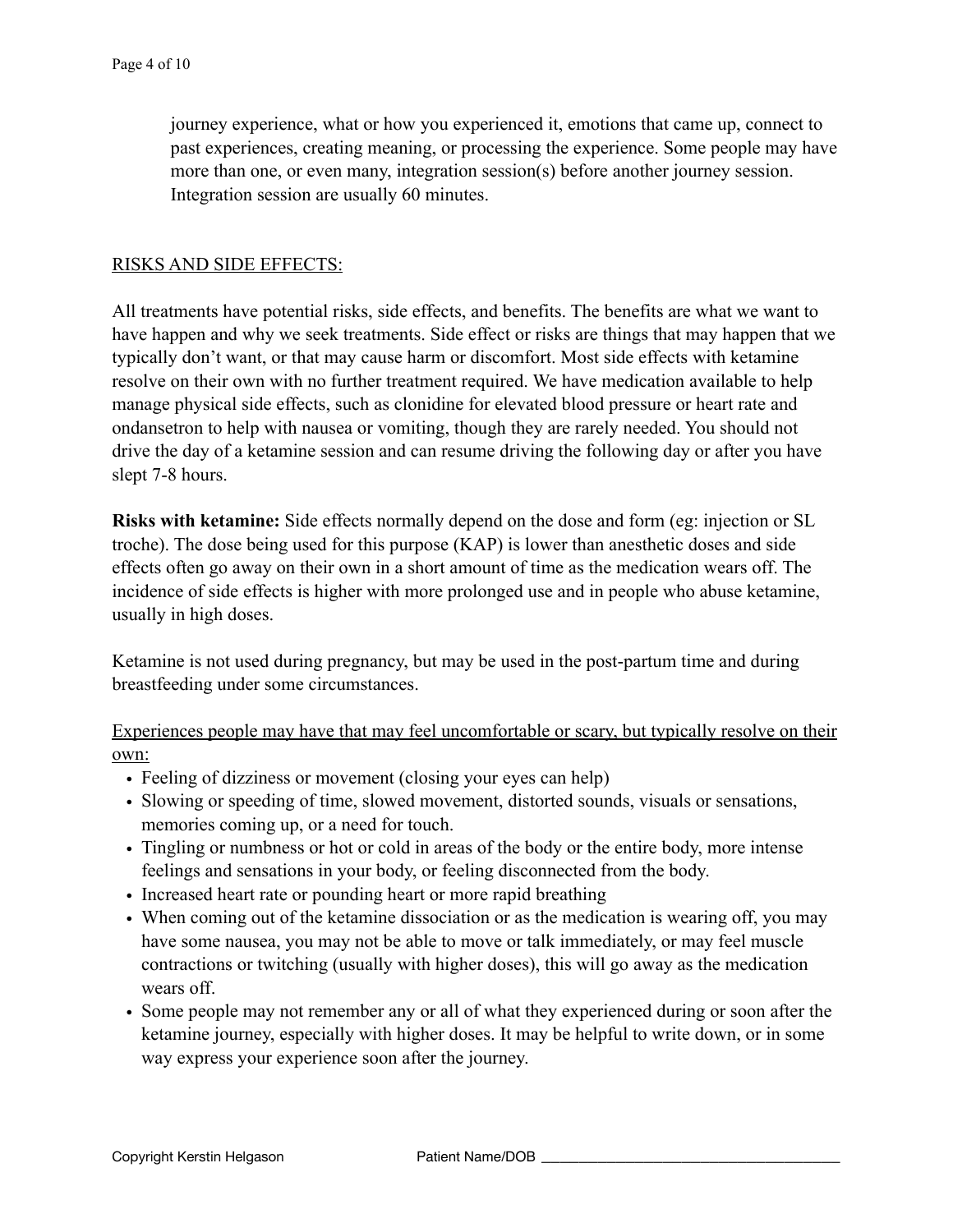These symptoms dissipate when the medication wears off. If they are more severe, another medication can be used to treat the symptoms:

- 1. Common side effects
	- hallucinations
	- vivid dreams and nightmares
	- nausea and vomiting
	- increased saliva production
	- dizziness
	- blurred vision
	- increased heart rate and blood pressure during the ketamine treatment
	- out of body experience or dissociation
	- change in motor skills, feeling unsteady

## 2. Uncommon side effects

- rash
- double vision
- pain and redness in the injection site
- increased pressure in the eye
- jerky arm or other movements resembling a seizure

## 3. Rare side effects

- allergic reaction
- irregular or slow heart rate
- arrhythmia
- low blood pressure
- laryngospasm
- cystitis of the bladder: inflammation, ulcers, and fibrosis
- Even more severe side effects up to and including death are possible, but extremely unlikely, such as a fatal allergic reaction to one of the medications.

### Other Risks:

- Ketamine can cause various symptoms including but not limited to flashbacks, hallucinations, feelings of unhappiness/depression, restlessness, anxiety, insomnia, disorientation, existential fears, and very rarely, even suicidal thoughts or reactions.
- The uncommon risk of a dosing error, or an unknown drug interaction that may require medical intervention including intubation (putting in a breathing tube), or hospitalization.
- Getting an injection may cause temporary discomfort from the needle stick, bruising, or infection. Fainting may also occur.
- Risk of other medications interacting with ketamine. It is very important that you disclose all medications (both prescription and over the counter) and supplements that you are taking as they may interact with ketamine.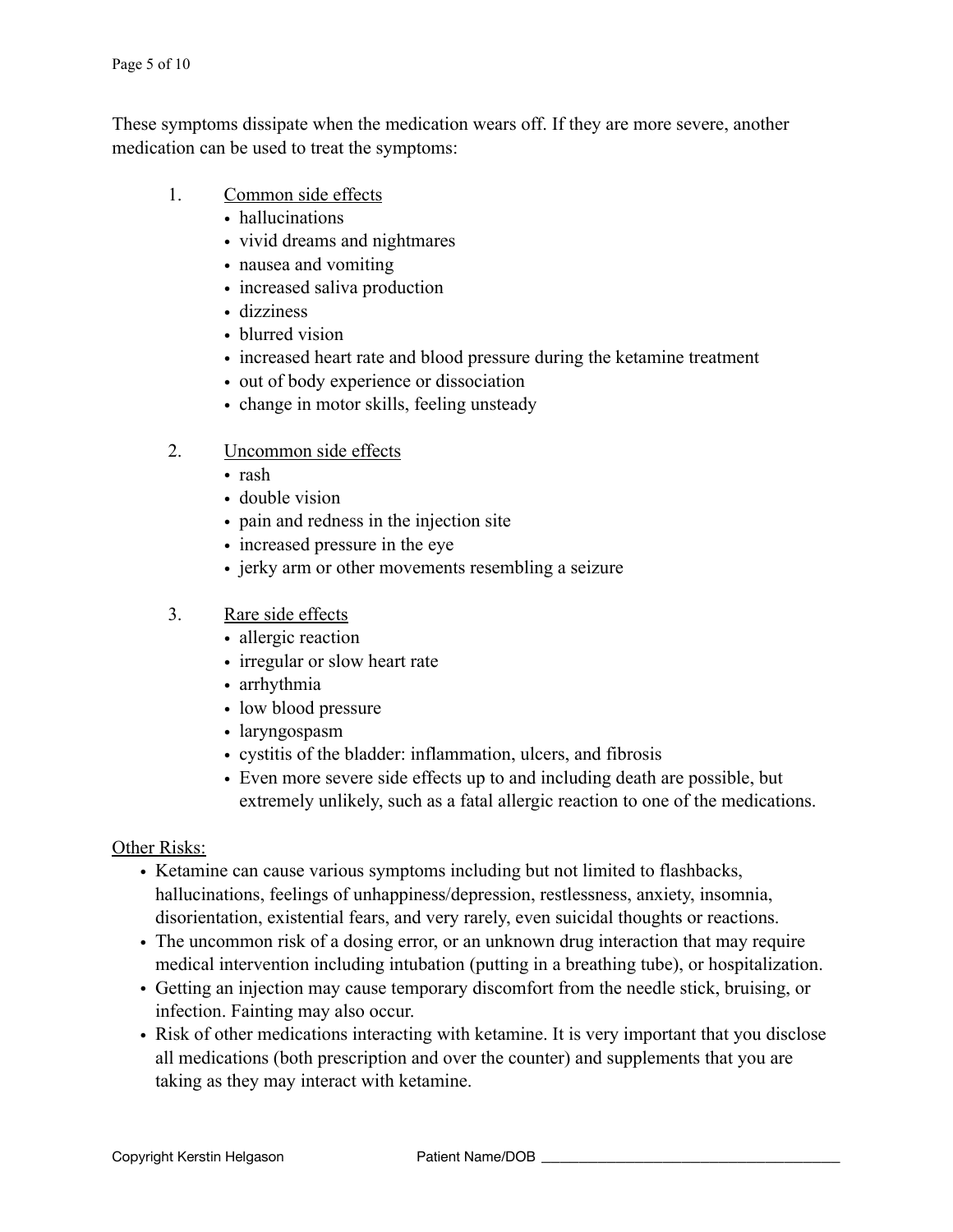• Ketamine may not help your depression, bipolar disorder, PTSD, anxiety, or other mental health condition or symptoms or some people may feel worse after ketamine.

### BENEFITS AND ALTERNATIVES

Ketamine has been associated with a decrease (sometimes rapid) in depression, PTSD, OCD, suicide, and with alleviating the cravings for drugs and alcohol related symptoms in some people; more frequent ketamine sessions may be needed to provide a stronger and longer response.

Ketamine isn't the only option for patients with treatment-resistant depression or other mental health disorders. There are other alternatives, including electroconvulsive shock therapy (ECT), transcranial magnetic stimulation (TMS) for multiple disorders; specific types of psychotherapy such as ERP or CBT for OCD; EMDR, CBT, DBT, IFS, and somatic therapies for trauma/PTSD or depression, including treatment resistant depression. Ketamine is also not the only option for alcohol and drug abuse, naltrexone or other medications, or psychotherapies or settings such as residential treatment, may be very helpful.

While the goal is improvement of symptoms and quality of life, results cannot be guaranteed, and there is no way to predict how any individual will respond to ketamine therapy. The beneficial effects may or may not be long lasting and will most likely require multiple treatments. Talk to your providers about how you are doing in treatment and how much it is helping to determine if treatment should be continued or if another option could be pursued.

#### WHAT SAFETY PRECAUTIONS MUST I TAKE?

- I agree to stay in the treatment room for the duration of treatment and until the medical staff has said it is safe for you me to leave and follow instruction from providers regarding my safety.
- I agree to not eat or drink for at least 3 hours before each of the ketamine sessions. I may sip clear liquids for up to two hours before ketamine therapy. I will take all of my usual morning medications with a few sips of water before a session, EXCEPT for Lamictal, any benzodiazepines, any stimulants, including caffeine, any NSAIDs such ibuprofen or naproxen, and any sedating drugs including narcotic pain medication.
- I agree to NOT drive a car, operate hazardous equipment, or engage in hazardous activities until the following day, or longer if impairment persists longer, after each treatment as reflexes may be slow or impaired and decision making impaired. Another adult will need to drive me home.
- I agree to not conduct business or make any important decisions the remainder of the day after a ketamine treatment and will try to have a calm environment afterwards.
- I agree to refrain from alcohol or other substances for 48 prior to, and for 24 hours after a ketamine treatment.
- I agree to tell my providers about all medications I am taking.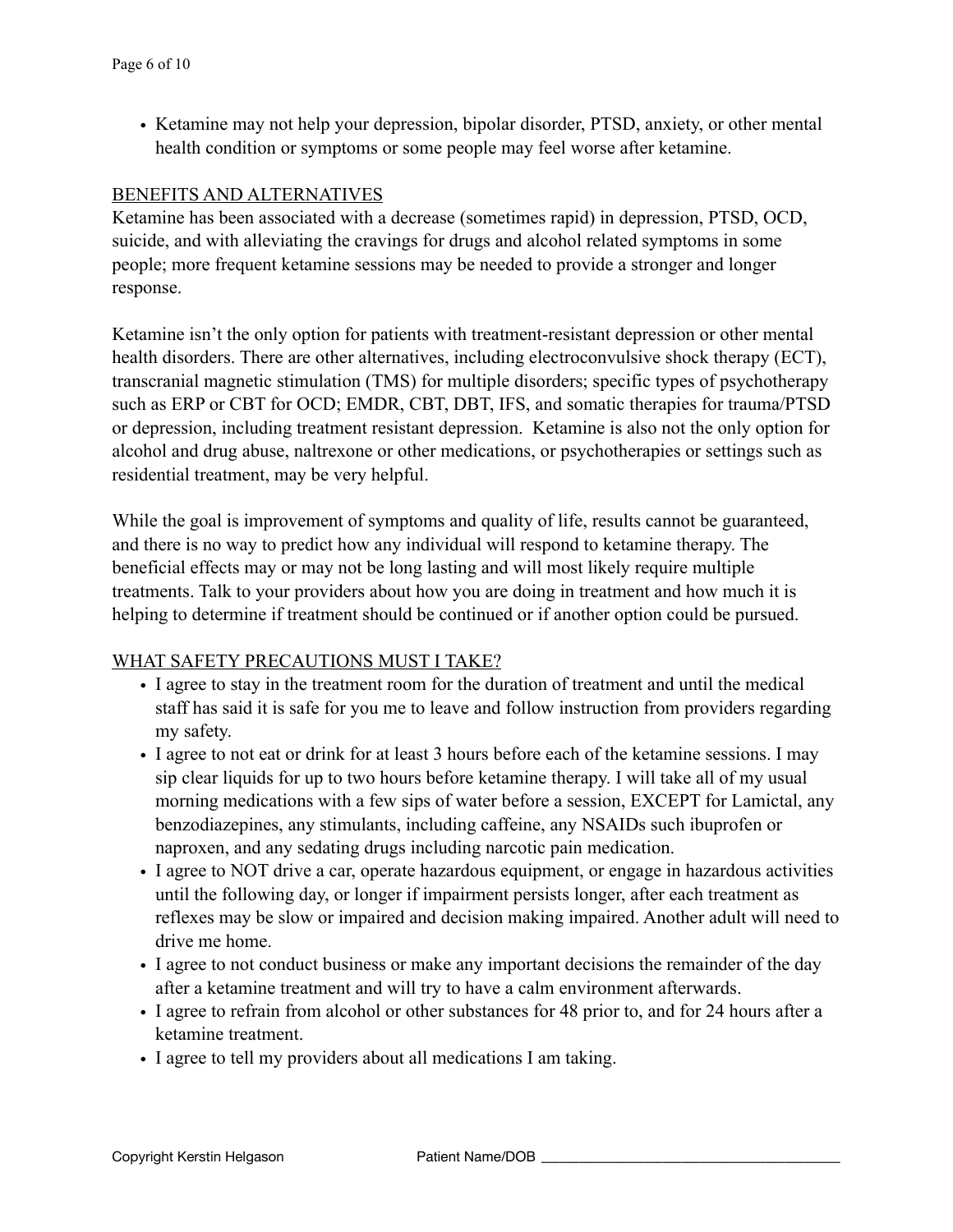• If I experience a troublesome side effect after I leave the clinic, I should contact my providers. If I cannot reach them directly, I should call my primary care provider, call 911, or go to my local emergency room.

### ADDITIONALLY:

### KETAMINE THERAPY IS NOT A COMPREHENSIVE TREATMENT:

Ketamine therapy is meant to be part of a comprehensive mental health treatment plan. We recommend you to be under the care of a qualified mental health professional (or an internal medicine or family physician with experience and skill in treating psychiatric illnesses) while receiving ketamine, and for the duration of your psychiatric symptoms. Follow up medications may be suggested but these will be the responsibility of your treating provider.

#### SPECIAL NOTE ON SUICIDAL THOUGHTS:

Psychiatric illnesses (especially, depression), chronic pain, and addictions carry the risk of suicidal thoughts (thoughts of ending one's life). If you have such thoughts at any time during the weeks of your ketamine sessions, or at any point in the future, which cannot be addressed by contacting a mental health professional, then you should seek emergency care at an Emergency Department or call 911.

### VOLUNTARY NATURE OF THE TREATMENT:

You are free to choose to receive or not receive the ketamine therapy. Please tell your providers if you do not wish to receive ketamine, prior to its administration.

#### WITHDRAWAL OF TREATMENT:

Your providers have the right to stop the treatment at any time. They can stop the treatment with or without your consent for any reason.

#### **IN ADDITION:**

- **• For ketamine therapy, unless otherwise stated, I am only under my provider's care for the ketamine treatment sessions and my regular provider(s) will continue to care for my non-ketamine psychiatric or mental health and physical health care.**
- I agree to be under the care of a qualified mental health or primary care provider with mental health experience while receiving ketamine therapy.
- I agree to allow my ketamine treating providers access to all information pertaining to my mental and physical healthcare and allow permission to speak to all provider, including mental health providers, to discuss my condition and the administration of ketamine therapy.
- I understand that ketamine therapy may **not** help my mental health symptoms, including depression, PTSD, OCD, substance use or other mental health disorder or other symptoms symptoms.
- I affirm no guarantees or assurances have been made or given to me about the possible results of treatment with ketamine and understand some people may feel worse, feel worse before they feel better, or not get better with treatment.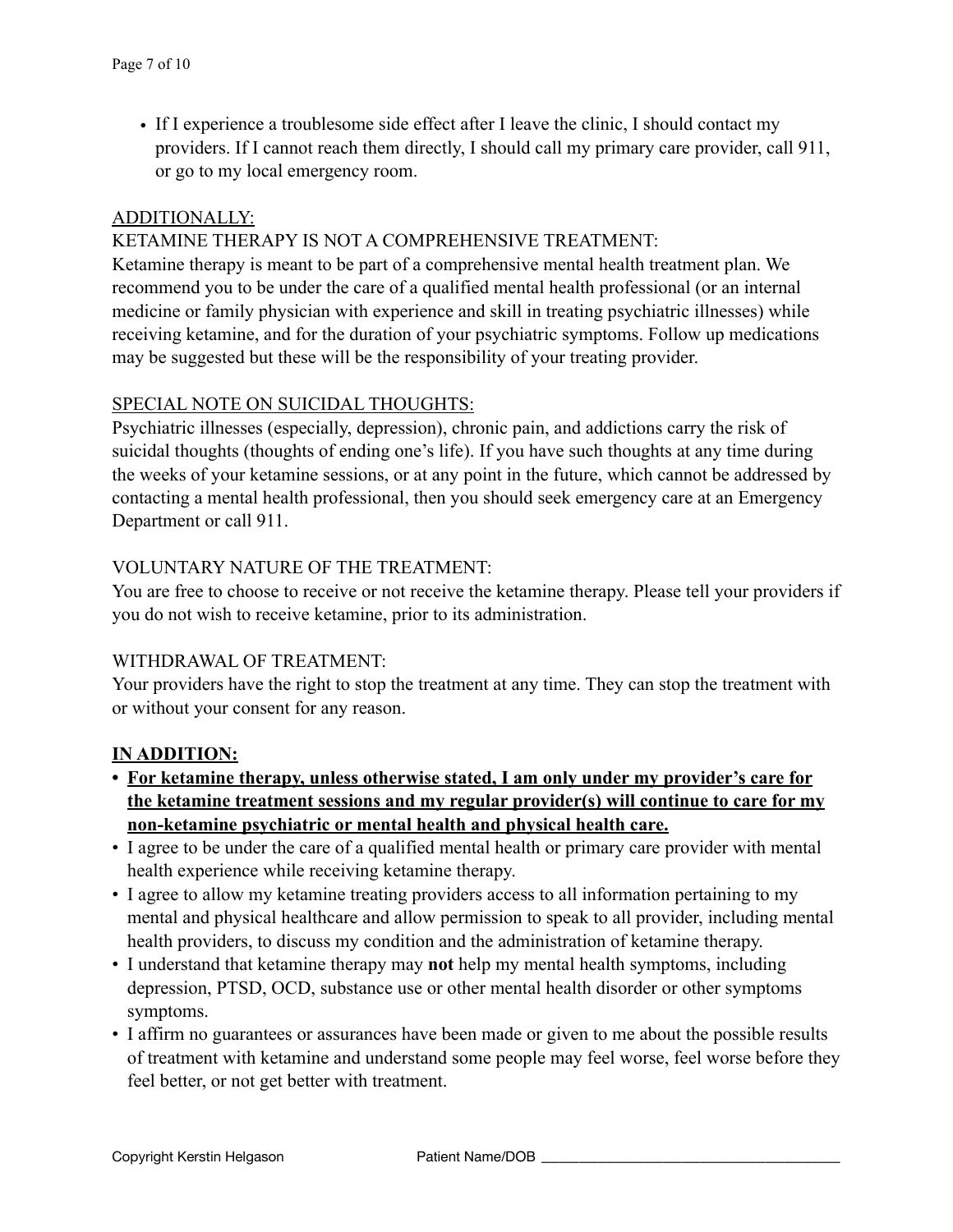- I understand ketamine is an off label treatment and is not FDA approved for mental health disorders or treatment (except for Spravato, an intranasal form of ketamine).
- I affirm the alternative treatments, the risks involved, and the possibility of complications or side effects have been explained to me.

By signing below, I attest I have read, understand fully, agree to the contents, have had all my questions answered, have provided information accurately, and provide consent for treatment with ketamine. A copy of this form shall have the same force and effect as the original.

| X                                    |                     |      |  |
|--------------------------------------|---------------------|------|--|
| <b>Patient or Guardian Signature</b> | <b>Printed Name</b> | Date |  |
|                                      |                     |      |  |
| $\mathbf{X}$                         |                     |      |  |
| Clinician Acknowledgement/Signature  | <b>Printed Name</b> | Date |  |
|                                      |                     |      |  |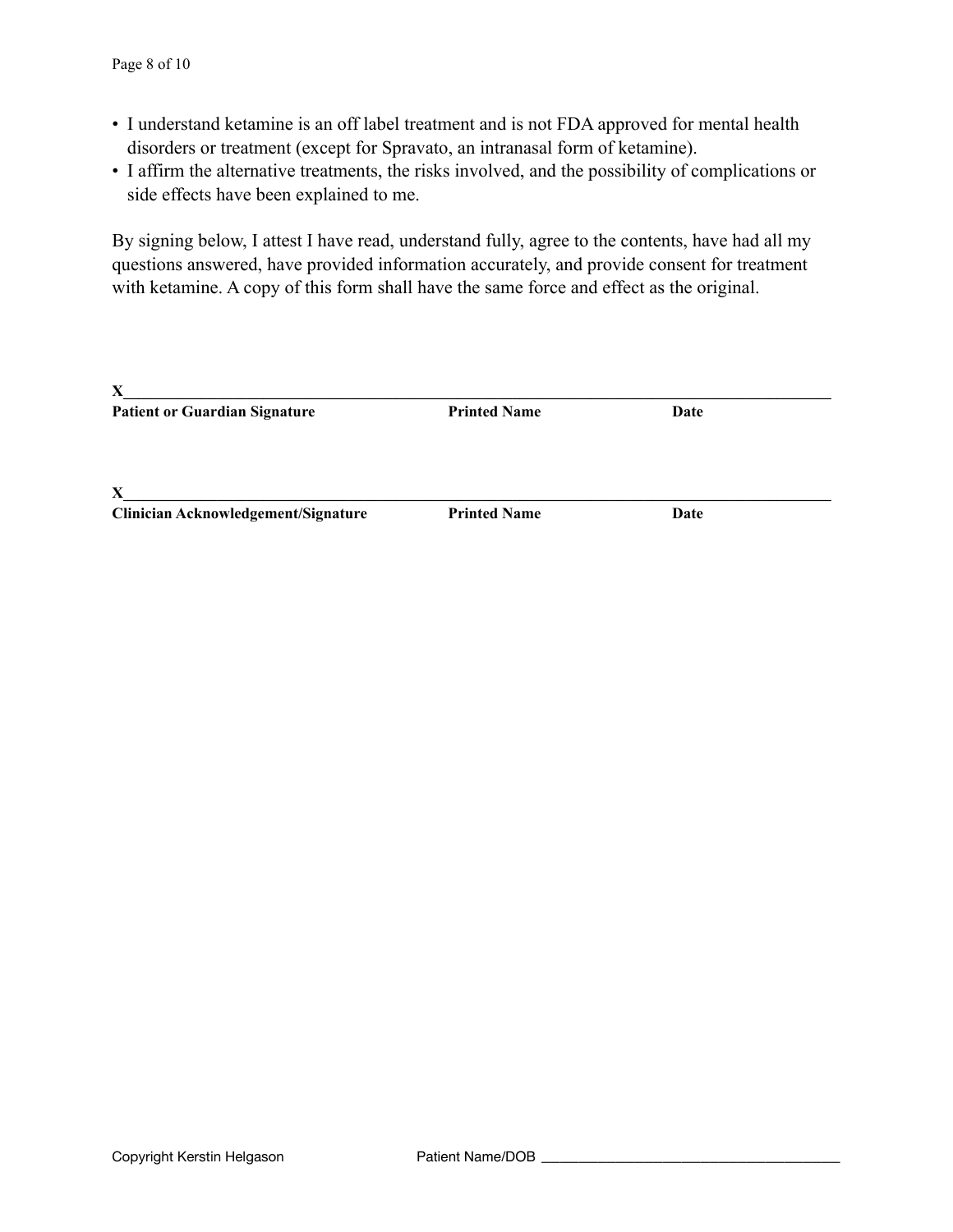# **Ketamine Session Checklist and Instructions Preparing for Your Journey**

## *Starting 48 hours before your session:*

- Avoid alcohol, cannabis, and extra doses of pain medications or muscle relaxers (regular doses are ok). Avoids other psychedelics or street drugs for 7 days prior.
- Arrange for your ride home from the session.
- Make sure you have the ketamine troches if you are using the sublingual form (they will be provided from a compounding pharmacy)

## *The night before your session:*

- Take your medications as prescribed, especially blood pressure medication.
- Pack your supplies, such as a journal, pen, socks, blanket, eyeshades, music if you want to use your own, and important objects.
- Pack the medications you might need for the session or in an emergency, such as: an inhaler, blood pressure, or nausea medication and **including ketamine if you are using the sublingual form.**
- Connect with your intention for tomorrow's session and complete the journaling questions or questionnaires if your provider has them.
- Practice slow, deep breathing for a few breathes and observe you breathe for a few breathes.
- Identify relaxing and calming things you can do in case you feel triggered after the session.
- Identify a support person you can contact in case you need to after the session.
- Get adequate sleep and rest, try for 8-10 hours sleep the night before the ketamine session.

## *The morning of your session:*

- Take your regular blood pressure medications as prescribed, if you usually take them in the morning.
- Take your regular medications, **except** any benzodiazepines (such as Xanax, Ativan, or klonopin), stimulants (such as caffeine, Adderall, or Ritalin), or pain medications (such as NSAIDS or opioid pain pills) as these can reduce the effect of ketamine.
- Don't take your Lamictal (lamotrigine) dose until after the session. You may take it 3-4 hours after the session.
- Pack a snack for after the session if you would like something to eat afterwards.
- Confirm your ride home.
- Do some calming and relaxing activities, such as walking, journaling, yoga, movement or light exercise, listen to music, talk with supportive people in your life, and avoid negative media. If you have important activities to attend to (such as work or caring for children or elders), try to do them calmly and with intention.

## *3 hours before your session:*

## **Fast for 3 hours prior to the ketamine session, you can sip water for up to 2 hours prior.**

Wear loose, comfortable clothing and dress in layers as your body temperature may change during the session.